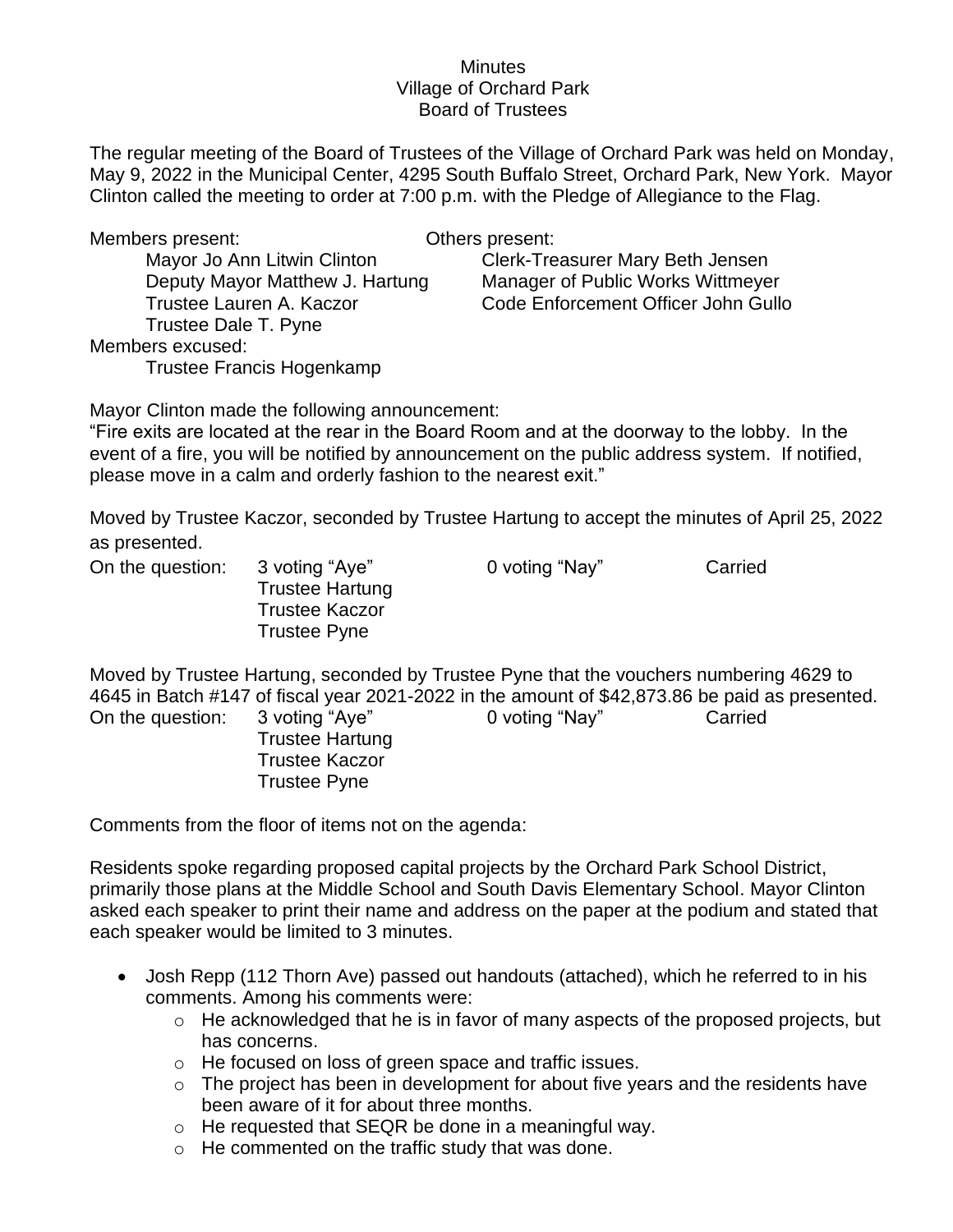- $\circ$  He questioned how the space is being utilized and suggested that currently it appears there is adequate parking.
- Pat Gorman (120 Thorn Ave) spoke on his disappointment in the lack of transparency by the OPCS District and their Capital Campaign Project plans.
	- o The school has proposed a road several times onto Thorn Avenue over the past 20 years and met resistance by the residents of Thorn Ave and South Lincoln St., and residents are in opposition of the current proposal.
	- o Residents have met with representatives of the School District and have suggested alternatives.
	- $\circ$  It is in everyone's interest to provide the best environment, facilities and resources to the students; parents are responsible to provide them in the safest way and not subject them to added pollutants, vehicles and another commercial street crossing.
- Jeff Bonerb (106 Thorn Ave) agreed with the points made by previous speakers. He noted his disappointment in loss of green space and the length of the proposed driveway, feeling it will have a negative impact on Thorn Avenue.
- Sharon Stillman (79 Thorn Ave) had concerns regarding sidewalks, crosswalks, crossing guards and the students walking. She was told that these are Village responsibilities and wanted the Village to know that Thorn Ave residents will address them if/when necessary.
- Joan Humphrey (118 S Lincoln Ave) recently observed buses exiting the middle school and many were empty or had very few students. She questioned the need for an additional roadway when so many parents are driving their children. She asked that no more green space be removed in the Village.
- Theresa Gallagher (130 S Lincoln Ave) questioned the utilization of space at the Middle School and the need for more parking. She was not happy with the disorderly Building and Grounds area and she opposes the project.
- Megan Bach (95 Thorn Ave) thanked Josh Repp for his expertise and clarifying information. She felt it imperative that the project be held to high standards and that attention to the data be a basis for the decisions being made.
- Eileen Riter (119 S Lincoln Ave) sent an email to the Village Board regarding the parking restrictions she feels should be considered on Thorn Avenue. On-street parking restricts traffic flow during sporting events and church functions and she feels it's better to be proactive rather than reactionary and avoid a tragedy.

Mayor Clinton thanked everyone for sharing thoughts and assured residents that the Village Board takes the project very seriously. The Capital Projects proposed need to be voted on first and if they pass, final engineering and studies will be done; the Village will hold the schools accountable for them. The project as a whole is supported by the Board, but aware that there are concerns because Thorn Avenue is a residential road and viable solutions need to be worked out together to resolve the traffic issues. She is confident this is possible.

Moved by Trustee Hartung, seconded by Trustee Kaczor that the reports of the Village Justice, Water Department and Treasurer for the month of April 2022 and the reports of the Associate Village Justice for the months of March and April be received and filed.

On the question: 3 voting "Aye" 0 voting "Nay" Carried Trustee Hartung Trustee Kaczor Trustee Pyne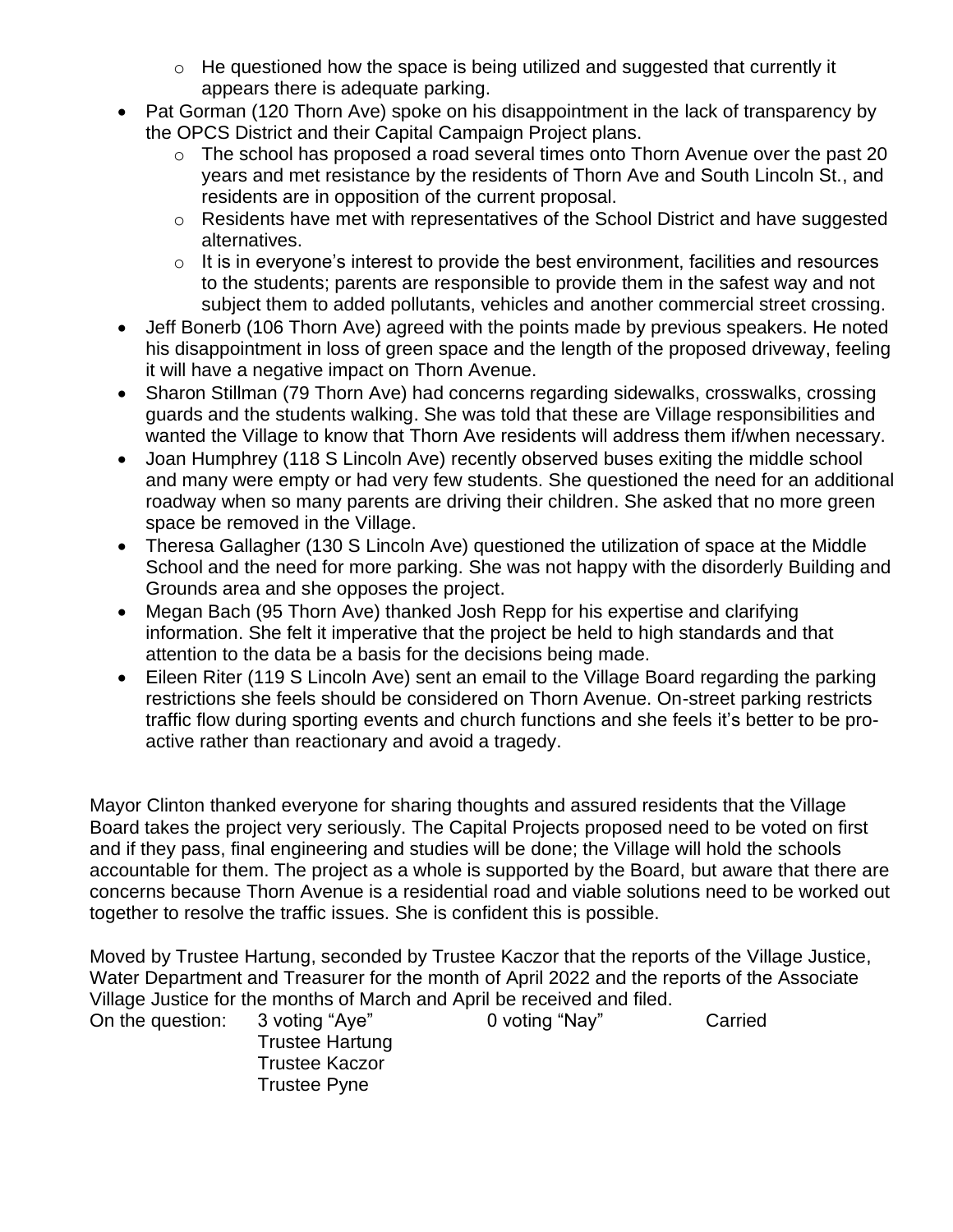Reports:

- Code Enforcement Officer John Gullo had nothing to report.
- Manager of Public Works Wittmeyer had nothing to report.
- **Trustee Kaczor had nothing to report.**
- Deputy Mayor Hartung had nothing to report.
- **•** Trustee Pyne had nothing to report.
- Clerk Treasurer Jensen had nothing to report.
- Mayor Clinton had nothing to report.

Moved by Trustee Kaczor, seconded by Trustee Hartung that a public hearing be scheduled and advertised for May 23, 2022 at 7:00 pm to hear public comment on a proposed Local Law adding a new Chapter to the Orchard Park Village Code, entitled "Point-of-Sale – Vacant and Abandoned Residential Real Property".

Trustee Hartung Trustee Kaczor Trustee Pyne

On the question: 3 voting "Aye" 0 voting "Nay" Carried

Moved by Trustee Hartung, seconded by Trustee Pyne that the following resolution be adopted:

RESOLVED, that there be and hereby is levied for the fiscal year 2022-2023 a tax against all taxable properties within the Village of Orchard Park, Inc. as shown upon the last completed tax roll, and

BE IT FURTHER RESOLVED, that Mayor Clinton be authorized to sign the tax warrant for the 2022-2023 tax levy and charges as follows:

| For the General Fund               |                        | \$666,155.29   |         |
|------------------------------------|------------------------|----------------|---------|
| For Unpaid Water                   |                        | 421.29         |         |
| For Prior Exemptions Removed       |                        | 2,751.74       |         |
| For Refuse and Recycling           |                        | 200,285.00     |         |
| <b>For Water District</b>          |                        | 183,081.22     |         |
| For Stormwater Management          |                        | 43,260.00      |         |
| For Property Maintenance           |                        | 1,408.58       |         |
| Being for all purposes, a total of |                        | \$1,097,363.12 |         |
| On the question: 3 voting "Aye"    |                        | 0 voting "Nay" | Carried |
|                                    | <b>Trustee Hartung</b> |                |         |
|                                    | <b>Trustee Kaczor</b>  |                |         |
|                                    | <b>Trustee Pyne</b>    |                |         |
|                                    |                        |                |         |

Moved by Trustee Pyne, seconded by Trustee Kaczor that Mayor Clinton be authorized to sign a Special Events Contract with the Orchard Park Police Department for a Special Olympics Torch Run on May 25, 2022.

On the question: 3 voting "Aye" 0 voting "Nay" Carried

Trustee Hartung Trustee Kaczor Trustee Pyne